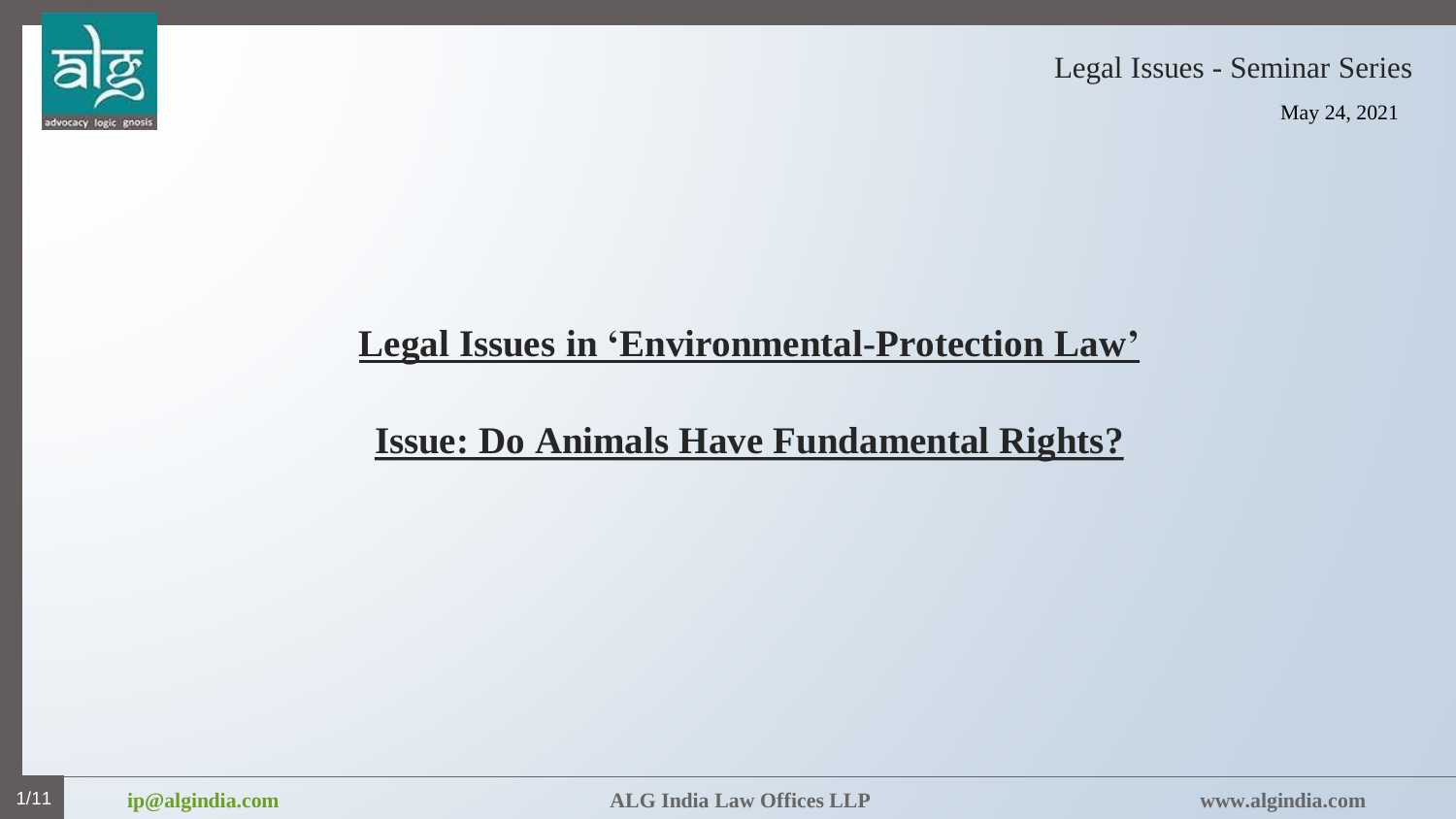

## **Introduction**

 **World Organization for Animal Health** defines animal welfare as '*the physical and mental state of an animal in relation to the conditions in which it lives and dies*.

*An animal experiences good welfare if the animal is healthy, comfortable, well nourished, safe, is not* suffering from **unpleasant states such as pain, fear and distress**, and is able to express behaviours that *are important for its physical and mental state.'*

- According to the Organization, animals have 5 freedoms, namely -
- **Freedom from hunger, malnutrition and thirst;**
- Freedom from fear and distress;
- Freedom from heat stress or physical discomfort;
- **Figure 1.5 Freedom from pain, injury and disease; and**
- Freedom to express normal patterns of behaviour.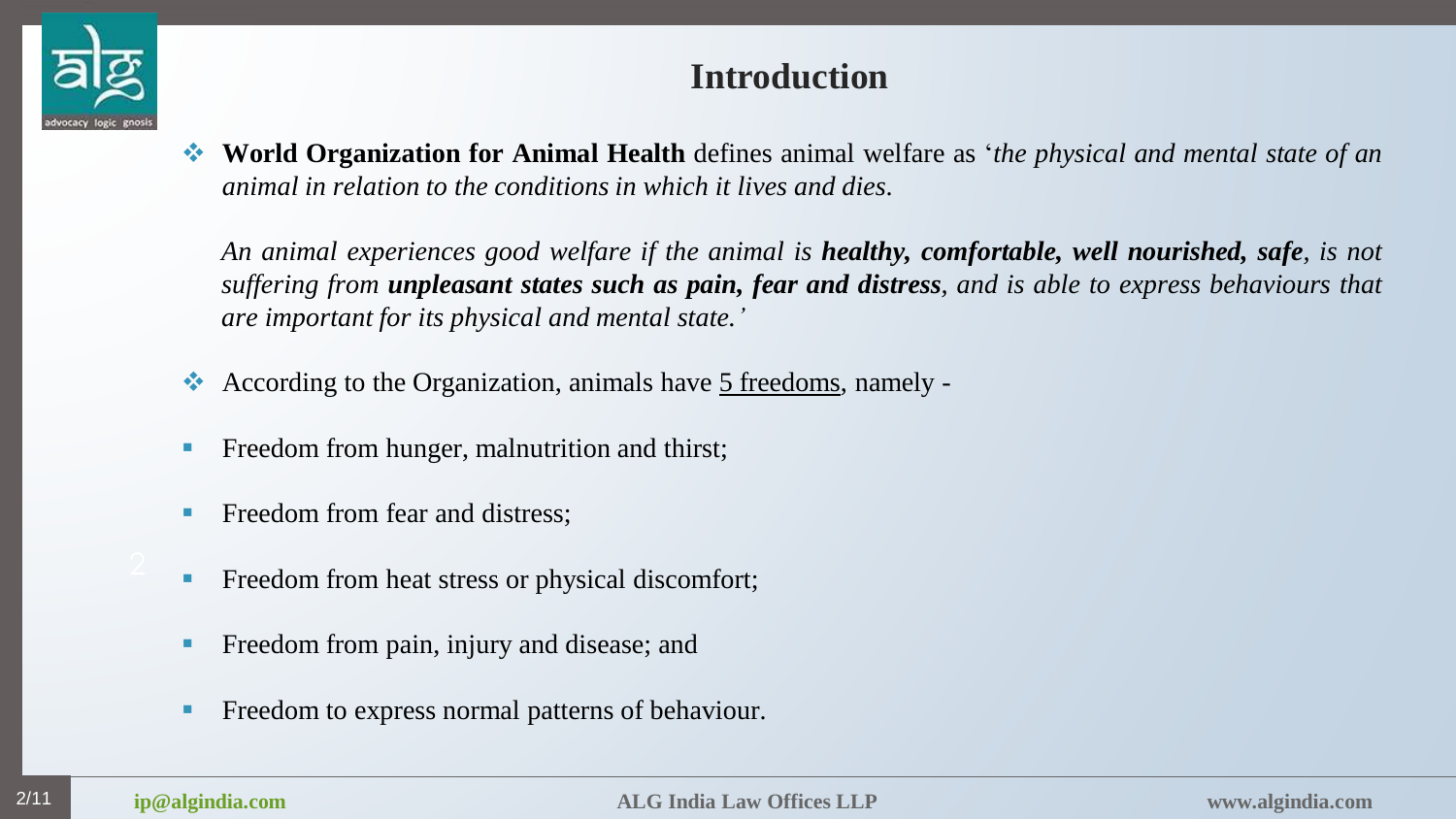

# **Relevant Indian Statutes**

- **Prevention of Cruelty to Animals Act, 1960 ("PCA Act")**
- o Aim ".. *to prevent the infliction of unnecessary pain or suffering on animals*…" [Emphasis supplied]
- $\circ$  Section 3 "It shall be the duty of every person having the care or charge of any animal to take all *reasonable measures to ensure the well-being of such animal and to prevent the infliction upon such animal of unnecessary pain or suffering*." [Emphasis supplied]
- o Section 11 deals with 'treating animals with cruelty'. According to the Section, if any person causes any unnecessary pain or suffering to an animal, or commits acts such as employing an animal which is unfit to be employed, drugging an animal, unreasonably trapping an animal, being the owner failing to provide food, water and shelter, mutilating an animal, taking part in a shooting match involving animals, etc, will be punished with fine and imprisonment.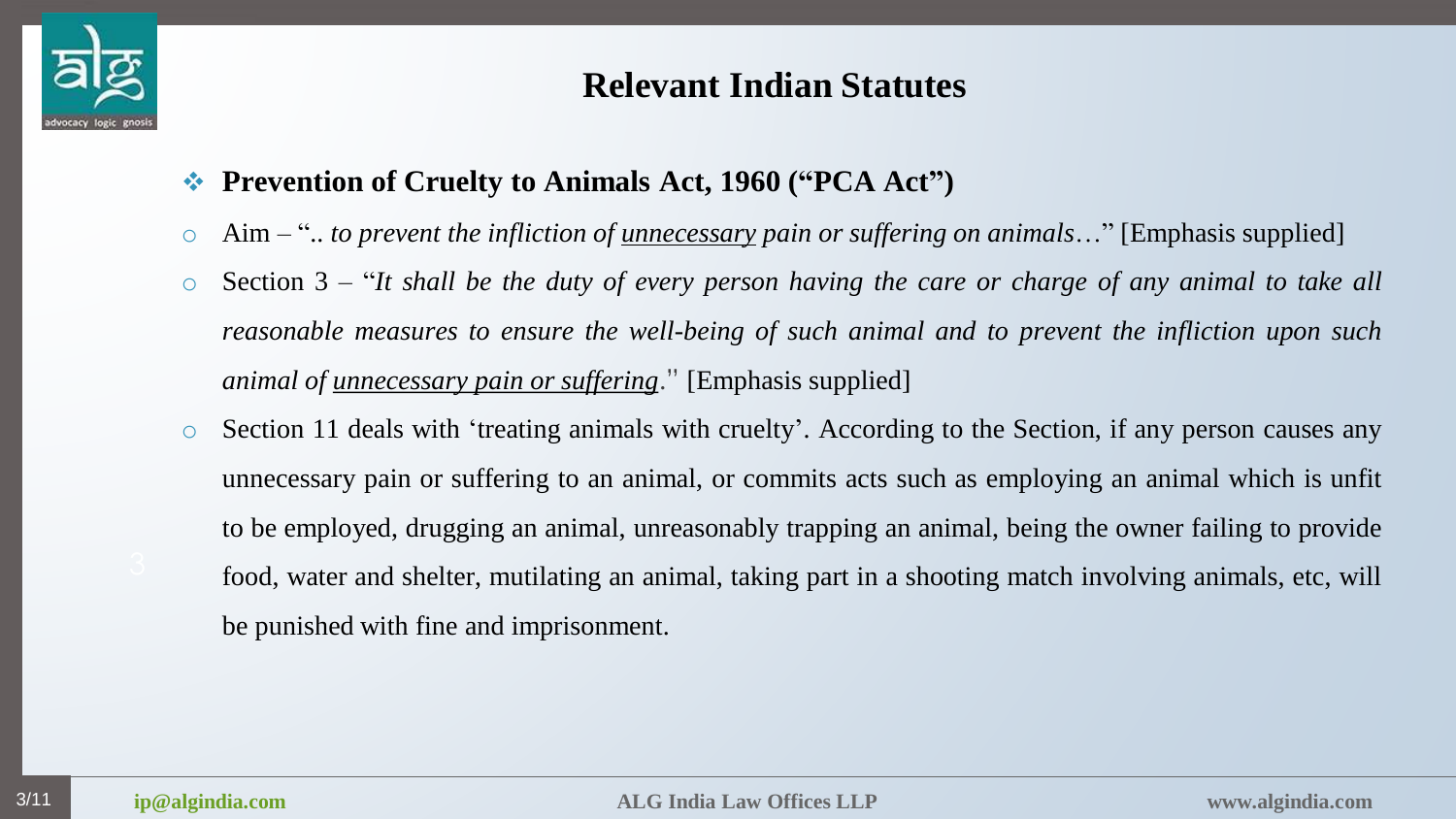

# **Relevant Indian Statutes (Contd.)**

- **The Constitution of India, 1949 ("Constitution")**
- o Living Document
- o Fundamental Rights are enshrined in Part III of the Constitution.
- Article 21 states "*No person shall be deprived of his life or personal liberty except according to procedure established by law.*" [Emphasis supplied]
- o Directive Principles of State Policy are enshrined in Part IV of the Constitution
- Article 48 states "*The State shall endeavor to organize agriculture and animal husbandry on modern and scientific lines and shall, in particular, take steps for preserving and improving the breeds, and prohibiting the slaughter, of cows and calves and other milch and draught cattle*." [Emphasis supplied]
- Article 48A states "*The State shall endeavor to protect and improve the environment and to safeguard the forests and wildlife of the country*." [Emphasis supplied]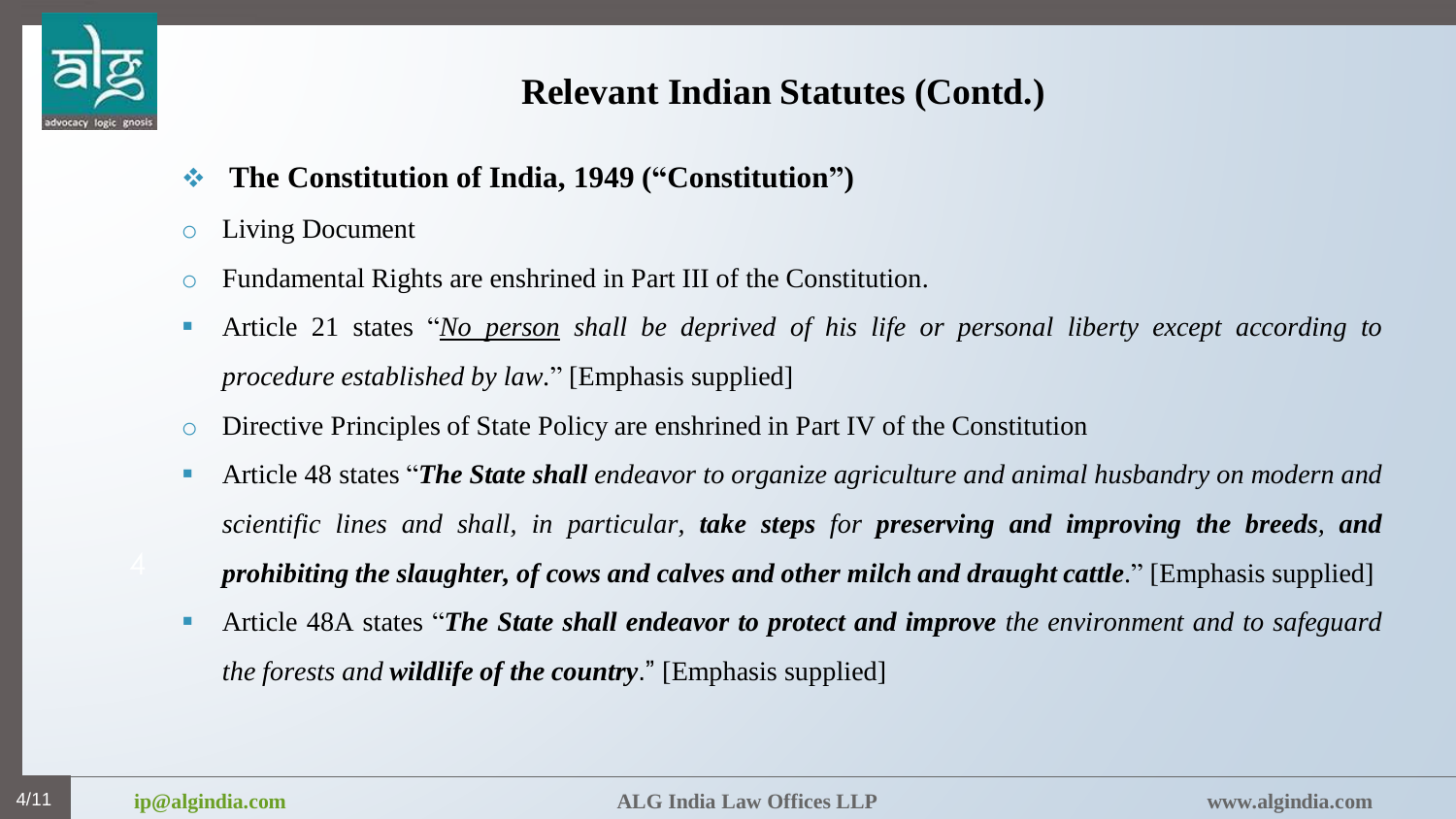

# **Relevant Indian Statutes (Contd.)**

- o Fundamental Duties are enshrined in Part IV-A of the Constitution.
- Article 51-A states It shall be the duty of every citizen of India:
	- (g) to **protect and improve** the natural environment including forests, lakes, rivers and **wildlife**, **and to have compassion for living creatures**; [Emphasis supplied]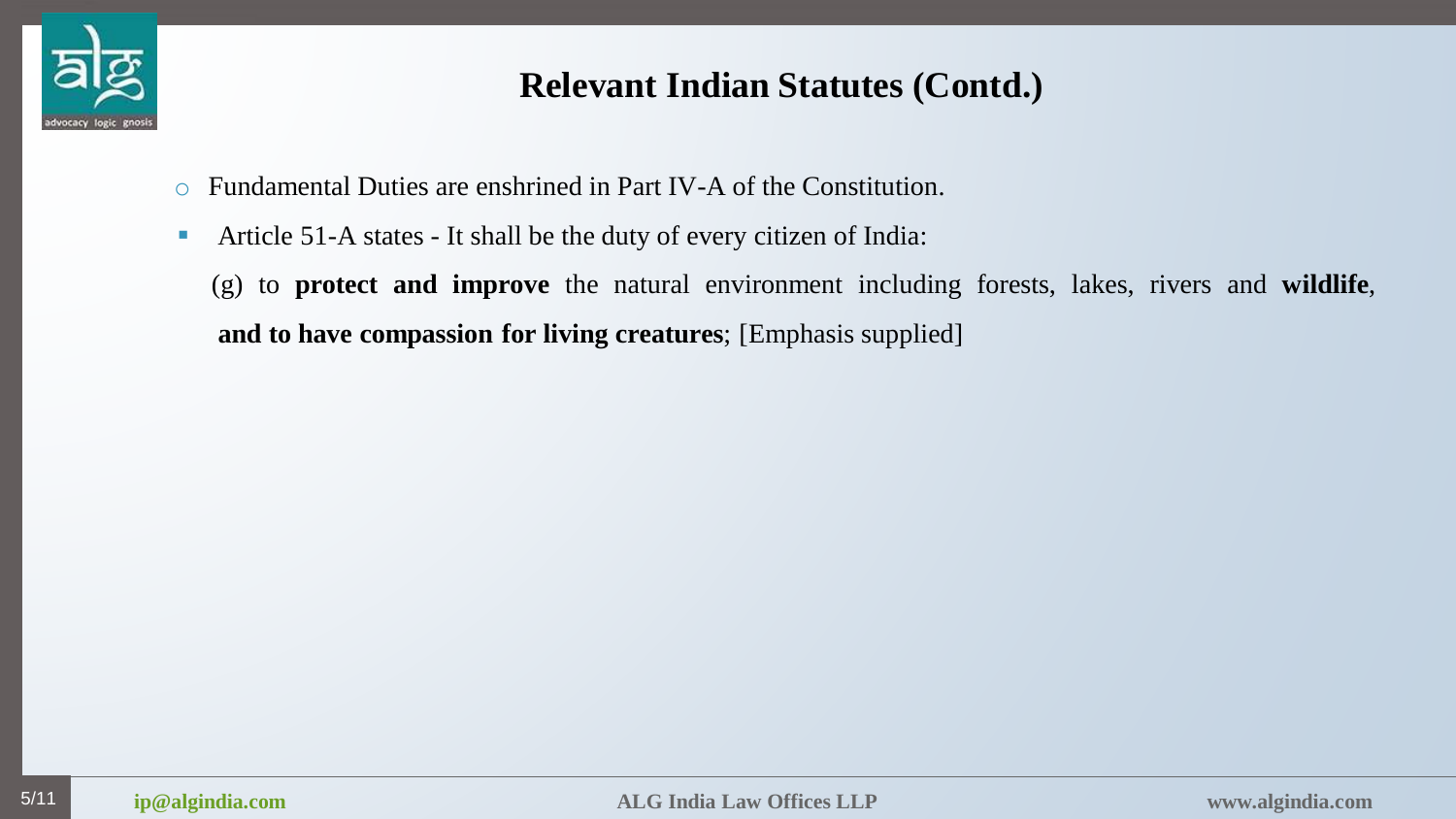

## **Relevant Case Laws**

- **Animal Welfare Board of India v. A. Nagaraja and Ors. [(2014)7 SCC 547]**
- o **Issue**: Whether events such as Jallikattu and other similar bull races were violative of the provisions of PCA Act?
- o The Plaintiff contended that such events cause unnecessary pain and suffering to bulls, which is evidenced by their flight response.
- o The Respondent's contended that these races have been taking place since 300 years and had historical, cultural and religious significance. Also, according to Tamil Nadu Regulation of Jallikattu Act ["TRNJ Act"], a complete prohibition was not imposed on Jallikattu, it was only regulated. Bulls taking part in the races are specifically trained, and these events do not cause unnecessary pain and suffering.
- o However, the Court observed that the bulls in these races were forced to participate, mutilated and tortured. It was not possible to organize these races without causing cruelty.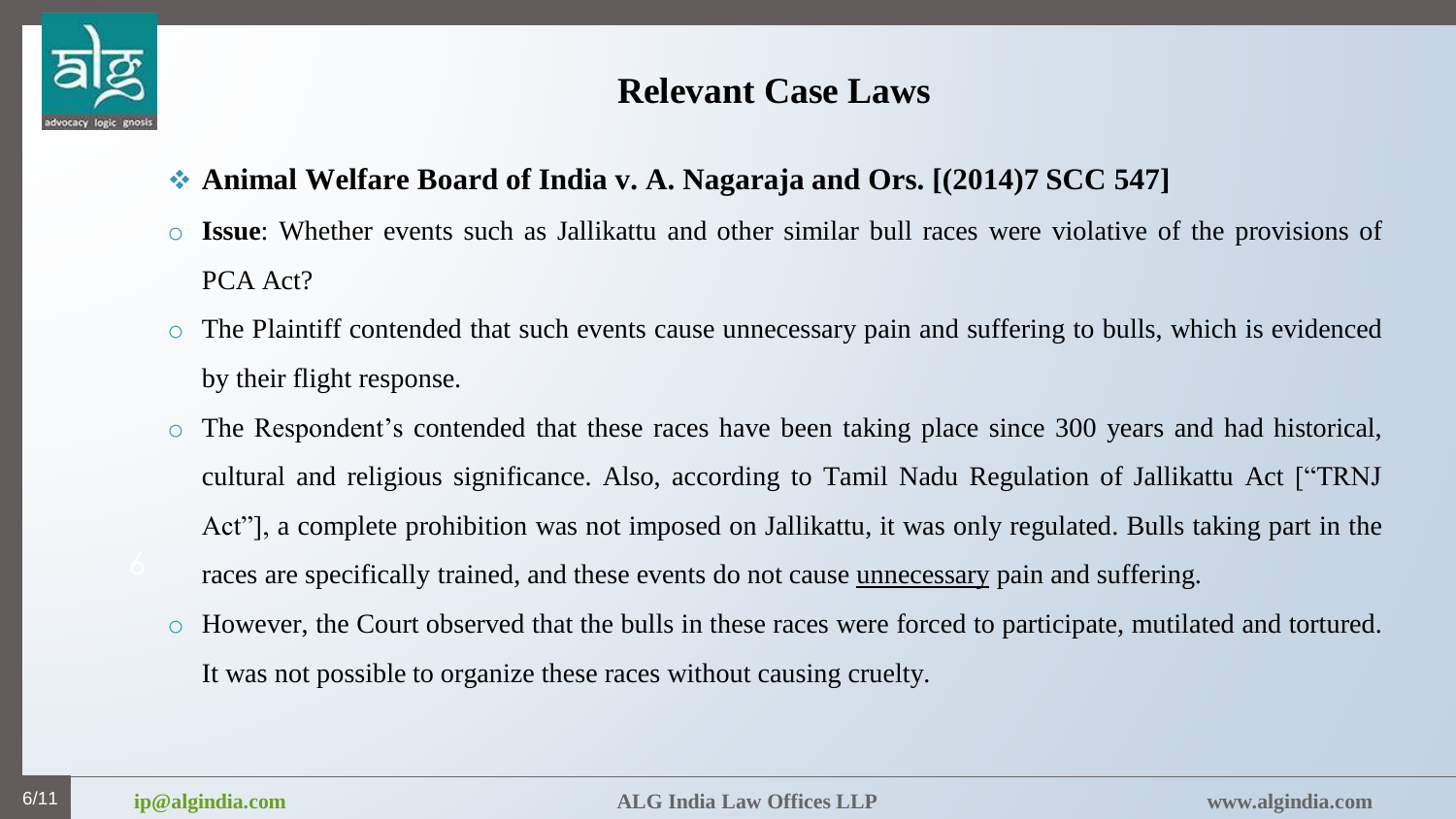

 $\circ$  Decision - "**Jallikattu** as well as the Bullock-cart races etc., as an event, according to the Board, **violate** Sections 3 and  $11(1)(a)$  & (m) of the PCA Act read with Article 51A(g) of the Constitution of India.... **Rights guaranteed to the animals** Under Sections 3, 11, etc. are only statutory rights. The same have to be elevated to the status of fundamental rights, as has been done by few countries around the world, so as to secure their honour and dignity. Rights and freedoms guaranteed to the animals Under Sections 3 and 11 have to be read along with Article  $51A(g)(h)$  of the Constitution, which is the magna carta of animal rights... Every species has a right to life and security, subject to the law of the land, which includes depriving its life, out of human necessity. Article 21 of the Constitution, while safeguarding the *rights of humans, protects life and the word "life" has been given an expanded definition and any disturbance from the basic environment which includes all forms of life, including animal life, which are necessary for human life, fall within the meaning of Article 21 of the Constitution*." [Emphasis supplied]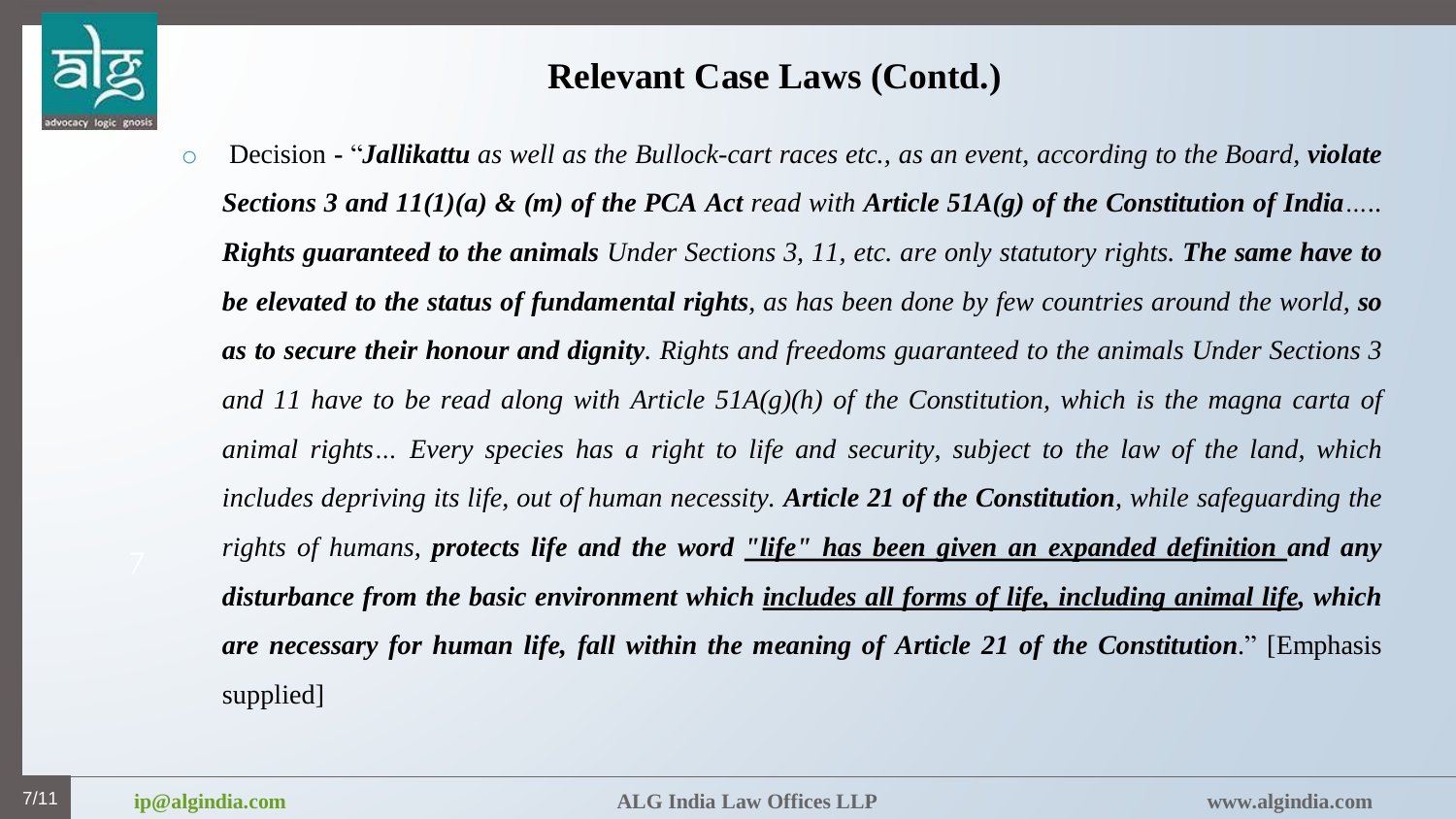

- **Narayan Dutt Bhatt v. Union of India & Ors. [2018 (3) RCR (Civil) 544**]
- o The Petitioner sought restriction on movement of horse carts/tongas from Nepal to India and India to Nepal. The Petitioner further prayed for provisions for vaccination, medical check up for infections before allowing horses to enter the Indian territory.
- o Petitioner pointed out that horses are forced to cover long distances which causes them pain and suffering, they don't have any sheds and carts are overweight.
- o **Petitioner also prayed for grant of personhood to animals**.
- o Court relied on *Shiromani Gurudwara Prabandhak Committee, Amritsar v. Shri Som Nath Dass & others* [AIR 2000 SC 1421] wherein it was held that the concept 'Juristic Person' arose out of necessities in the human development. Recognition of an entity as juristic person- is for subserving the needs and faith of society.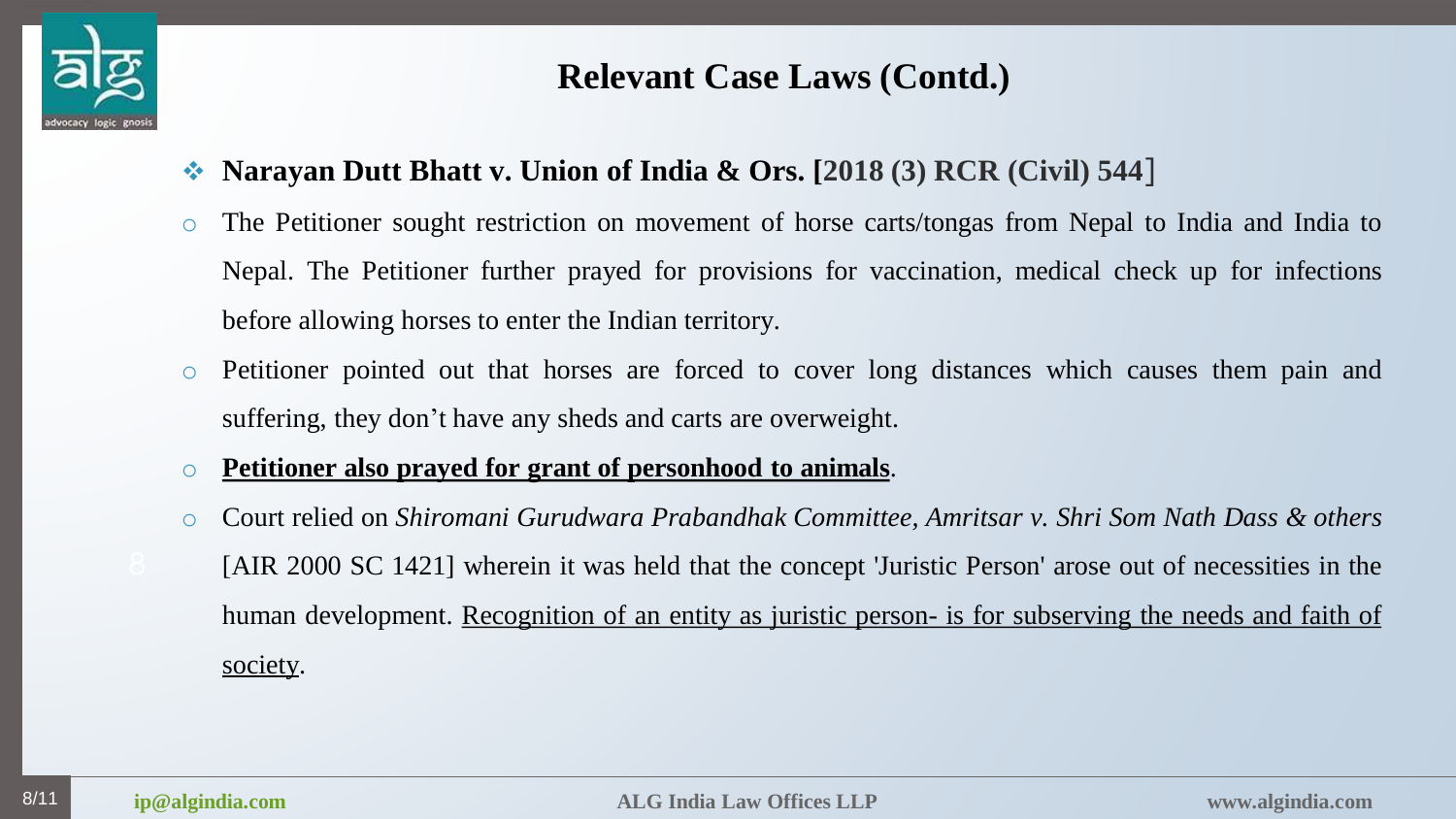

- o **Decision** "*The entire animal kingdom including avian and aquatic are declared as legal entities having a distinct persona with corresponding rights, duties and liabilities of a living person. All the citizens throughout the State of Uttarakhand are hereby declared persons in loco parentis as the human face for the welfare/protection of animals*." [Emphasis supplied]
- **Karnail Singh and Ors. v. State of Punjab [CRR-533-2013, Decided on May 10, 2019 by P&H HC]**
- o Decision- "…*Corporations, Hindu idols, holy scriptures, rivers have been declared legal entities and thus, in order to protect and promote greater welfare of animals including avian and aquatic, animals are required to be conferred with the status of legal entity/ legal person. The animals should be healthy, comfortable, well nourished, safe, able to express innate behavior without pain, fear and distress. They are entitled to justice. The animals cannot be*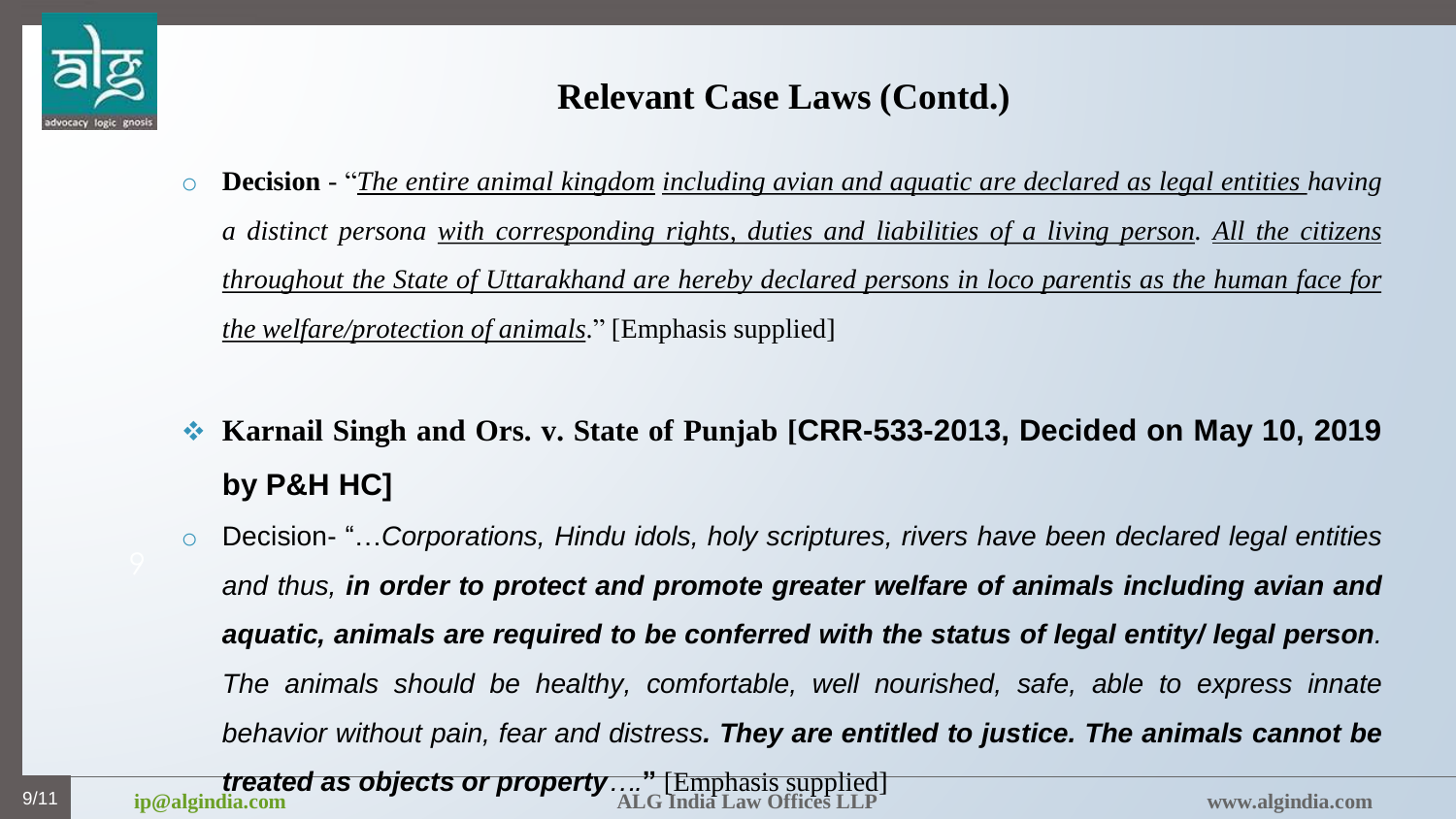

- **People for Animals v. MD Mohazzim & Anr. [CRL. M.C. NO.2051/2015, Decided on May 15, 2015 by DHC]**
- $\circ$  Decision- "This Court is of the view that running the trade of birds is in violation of the rights of the **birds**. They deserve sympathy. Nobody is caring as to whether they have been inflicting cruelty or not despite of settled law that **birds have a fundamental right to fly and cannot be caged and will have to be set free in the sky.** Actually, they are meant for the same. But on the other hand, they are exported *illegally in foreign countries without availability of proper food, water, medical aid and other basic amenities required as per law. Birds have fundamental rights including the right to live with dignity and they cannot be subjected to cruelty by anyone including claim made by the respondent. Therefore, I am* clear in mind that all the birds have fundamental rights to fly in the sky and all human beings have no *right to keep them in small cages for the purposes of their business or otherwise*." [Emphasis supplied]